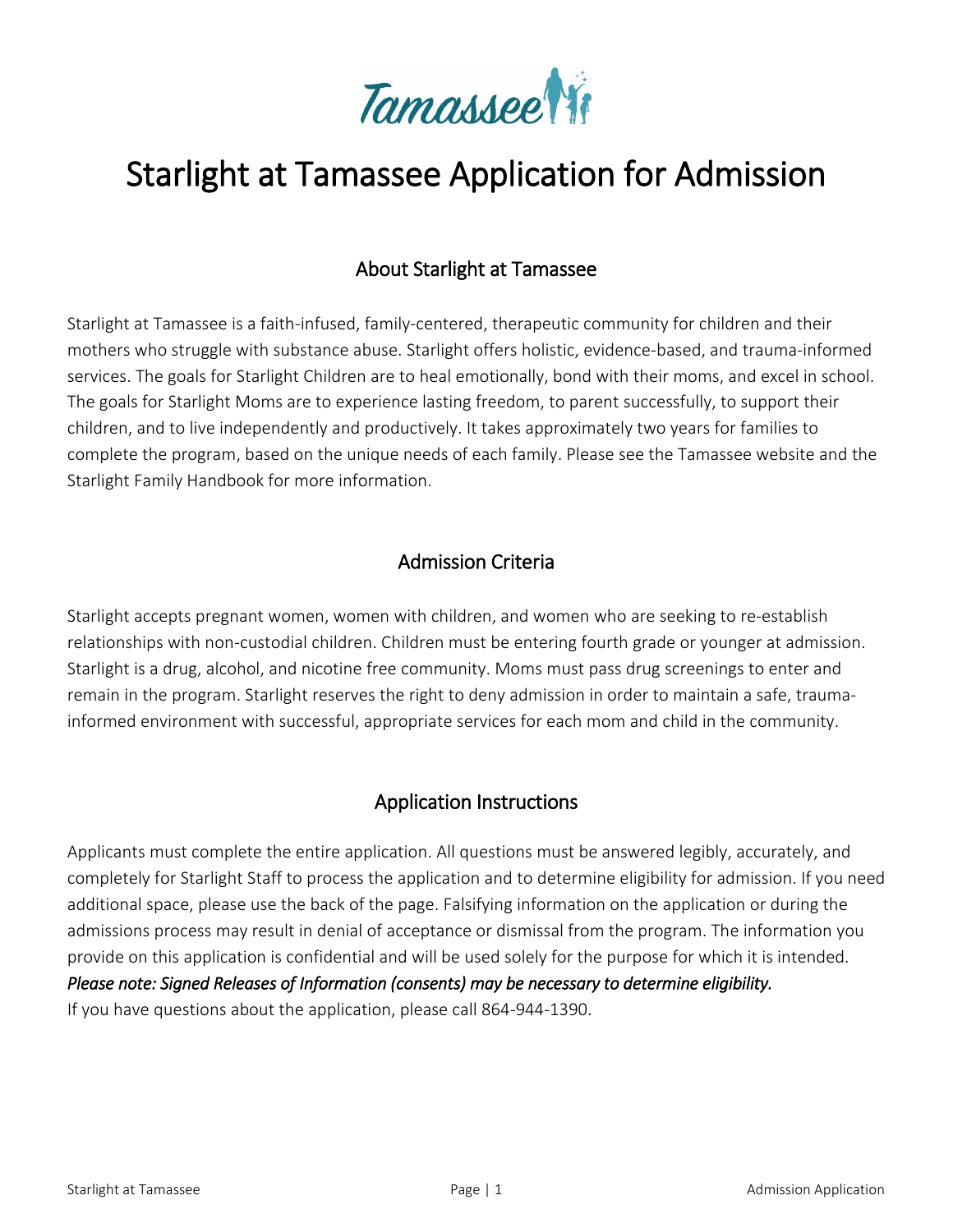# Personal & Contact Information

| Please check below if you can provide a copy of the following forms of personal identification.              |                                                                                                       |  |  |  |  |  |  |
|--------------------------------------------------------------------------------------------------------------|-------------------------------------------------------------------------------------------------------|--|--|--|--|--|--|
|                                                                                                              | $\Box$ Birth Certificate $\Box$ Social Security Card $\Box$ Driver's License/State ID                 |  |  |  |  |  |  |
|                                                                                                              |                                                                                                       |  |  |  |  |  |  |
|                                                                                                              | Please check if you require interpreter services of any kind? $\Box$ Yes $\Box$ No                    |  |  |  |  |  |  |
|                                                                                                              |                                                                                                       |  |  |  |  |  |  |
|                                                                                                              |                                                                                                       |  |  |  |  |  |  |
|                                                                                                              | Please check if you have you previously applied to Starlight at Tamassee? $\Box$ Yes $\Box$ No        |  |  |  |  |  |  |
|                                                                                                              |                                                                                                       |  |  |  |  |  |  |
|                                                                                                              |                                                                                                       |  |  |  |  |  |  |
|                                                                                                              | If we're unable to reach you, do you give us permission to leave a detailed message with our name and |  |  |  |  |  |  |
| contact information? $\Box$ Yes $\Box$ No                                                                    |                                                                                                       |  |  |  |  |  |  |
| Please list the name and contact information for 2 individuals we may contact if we are unable to reach you. |                                                                                                       |  |  |  |  |  |  |
|                                                                                                              |                                                                                                       |  |  |  |  |  |  |
|                                                                                                              |                                                                                                       |  |  |  |  |  |  |
| Do you give us permission to leave a detailed message with our name and contact information when             |                                                                                                       |  |  |  |  |  |  |
| attempting to reach your contacts? $\Box$ Yes $\Box$ No                                                      |                                                                                                       |  |  |  |  |  |  |

# Housing History

| Current Address:                                                                |                                                                                          |                    |  |  |  |
|---------------------------------------------------------------------------------|------------------------------------------------------------------------------------------|--------------------|--|--|--|
| Length of stay at current address:                                              |                                                                                          |                    |  |  |  |
|                                                                                 | Please check the box below that most accurately describes your current living situation. |                    |  |  |  |
| $\Box$ Non-Housing (Street, car, etc.)                                          |                                                                                          |                    |  |  |  |
|                                                                                 | $\Box$ Mother and children separately living with relatives/friends                      |                    |  |  |  |
|                                                                                 | $\Box$ Mother and children together living with relatives/friends                        |                    |  |  |  |
| $\Box$ Hospital                                                                 | $\Box$ Domestic Violence Situation                                                       | $\Box$ Jail/Prison |  |  |  |
| $\Box$ Rental Housing                                                           | $\Box$ Emergency Shelter                                                                 | $\Box$ Own Home    |  |  |  |
| $\Box$ Transitional Housing for Homeless Persons<br>$\Box$ Psychiatric Facility |                                                                                          |                    |  |  |  |
| $\Box$ Substance Abuse Treatment Facility<br>$\Box$ Other:                      |                                                                                          |                    |  |  |  |
| Please describe your housing history for the past five (5) years:               |                                                                                          |                    |  |  |  |
|                                                                                 |                                                                                          |                    |  |  |  |

Please describe your housing goals and preferences: \_\_\_\_\_\_\_\_\_\_\_\_\_\_\_\_\_\_\_\_\_\_\_\_\_\_\_\_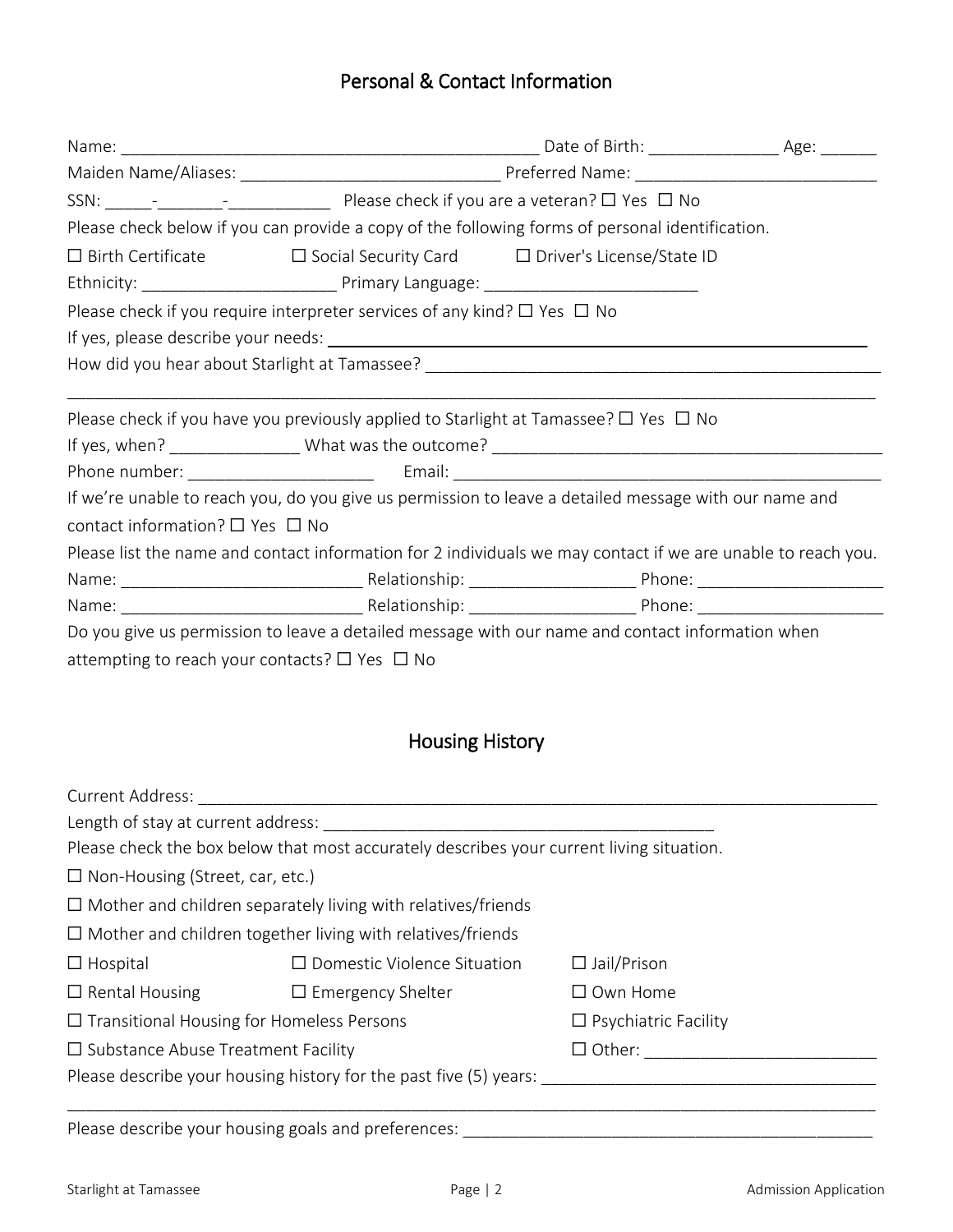| If you are currently residing in a facility, including jail or prison, please provide the following information: |  |
|------------------------------------------------------------------------------------------------------------------|--|
| Name of Facility:                                                                                                |  |
| Representative's Name and Contact Information (address and phone):                                               |  |

\_\_\_\_\_\_\_\_\_\_\_\_\_\_\_\_\_\_\_\_\_\_\_\_\_\_\_\_\_\_\_\_\_\_\_\_\_\_\_\_\_\_\_\_\_\_\_\_\_\_\_\_\_\_\_\_\_\_\_\_\_\_\_\_\_\_\_\_\_\_\_\_\_\_\_\_\_\_\_\_\_\_\_\_\_\_\_

\_\_\_\_\_\_\_\_\_\_\_\_\_\_\_\_\_\_\_\_\_\_\_\_\_\_\_\_\_\_\_\_\_\_\_\_\_\_\_\_\_\_\_\_\_\_\_\_\_\_\_\_\_\_\_\_\_\_\_\_\_\_\_\_\_\_\_\_\_\_\_\_\_\_\_\_\_\_\_\_\_\_\_\_\_\_\_

Date of Admission: \_\_\_\_\_\_\_\_\_\_\_\_\_\_\_\_\_\_\_\_\_\_\_ Anticipated Release Date: \_\_\_\_\_\_\_\_\_\_\_\_\_\_\_\_\_\_\_\_\_\_\_\_\_\_\_

## Medical History

Please identify and describe any medical needs or conditions, including dental, vision and hearing needs, which you are currently experiencing and/or currently being treated: \_\_\_\_\_\_\_\_\_\_\_\_\_\_\_\_\_\_\_\_\_\_\_\_\_\_\_\_\_\_\_

\_\_\_\_\_\_\_\_\_\_\_\_\_\_\_\_\_\_\_\_\_\_\_\_\_\_\_\_\_\_\_\_\_\_\_\_\_\_\_\_\_\_\_\_\_\_\_\_\_\_\_\_\_\_\_\_\_\_\_\_\_\_\_\_\_\_\_\_\_\_\_\_\_\_\_\_\_\_\_\_\_\_\_\_\_\_\_ \_\_\_\_\_\_\_\_\_\_\_\_\_\_\_\_\_\_\_\_\_\_\_\_\_\_\_\_\_\_\_\_\_\_\_\_\_\_\_\_\_\_\_\_\_\_\_\_\_\_\_\_\_\_\_\_\_\_\_\_\_\_\_\_\_\_\_\_\_\_\_\_\_\_\_\_\_\_\_\_\_\_\_\_\_\_\_

Please provide the information below for all medications you are currently prescribed.

| Medication | Prescribed For | Prescribed By | <b>Prescribed Dose</b> | Frequency | Date Prescribed |
|------------|----------------|---------------|------------------------|-----------|-----------------|
|            |                |               |                        |           |                 |
|            |                |               |                        |           |                 |
|            |                |               |                        |           |                 |
|            |                |               |                        |           |                 |
|            |                |               |                        |           |                 |

## Please provide the information below for all medications prescribed for you during the past 6 months.

| Medication | <b>Prescribed For</b> | Prescribed By | <b>Prescribed Dose</b> | Frequency | Date Prescribed |
|------------|-----------------------|---------------|------------------------|-----------|-----------------|
|            |                       |               |                        |           |                 |
|            |                       |               |                        |           |                 |
|            |                       |               |                        |           |                 |
|            |                       |               |                        |           |                 |
|            |                       |               |                        |           |                 |
|            |                       |               |                        |           |                 |
|            |                       |               |                        |           |                 |

Please check below to indicate if you have ever been diagnosed with or experienced the following medical conditions:

☐ Hepatitis A ☐ Tuberculosis (TB) ☐ HIV/AIDS

☐ Hepatitis B ☐ Staph Infection ☐ Other: \_\_\_\_\_\_\_\_\_\_\_\_\_\_\_\_\_\_\_\_\_\_\_\_\_\_\_\_\_\_\_\_\_\_\_\_

 $\Box$  Hepatitis C  $\Box$  COVID-19  $\Box$  Other:

Starlight at Tamassee **Page | 3** Admission Application **Page | 3** Admission Application **Page | 3** Admission Application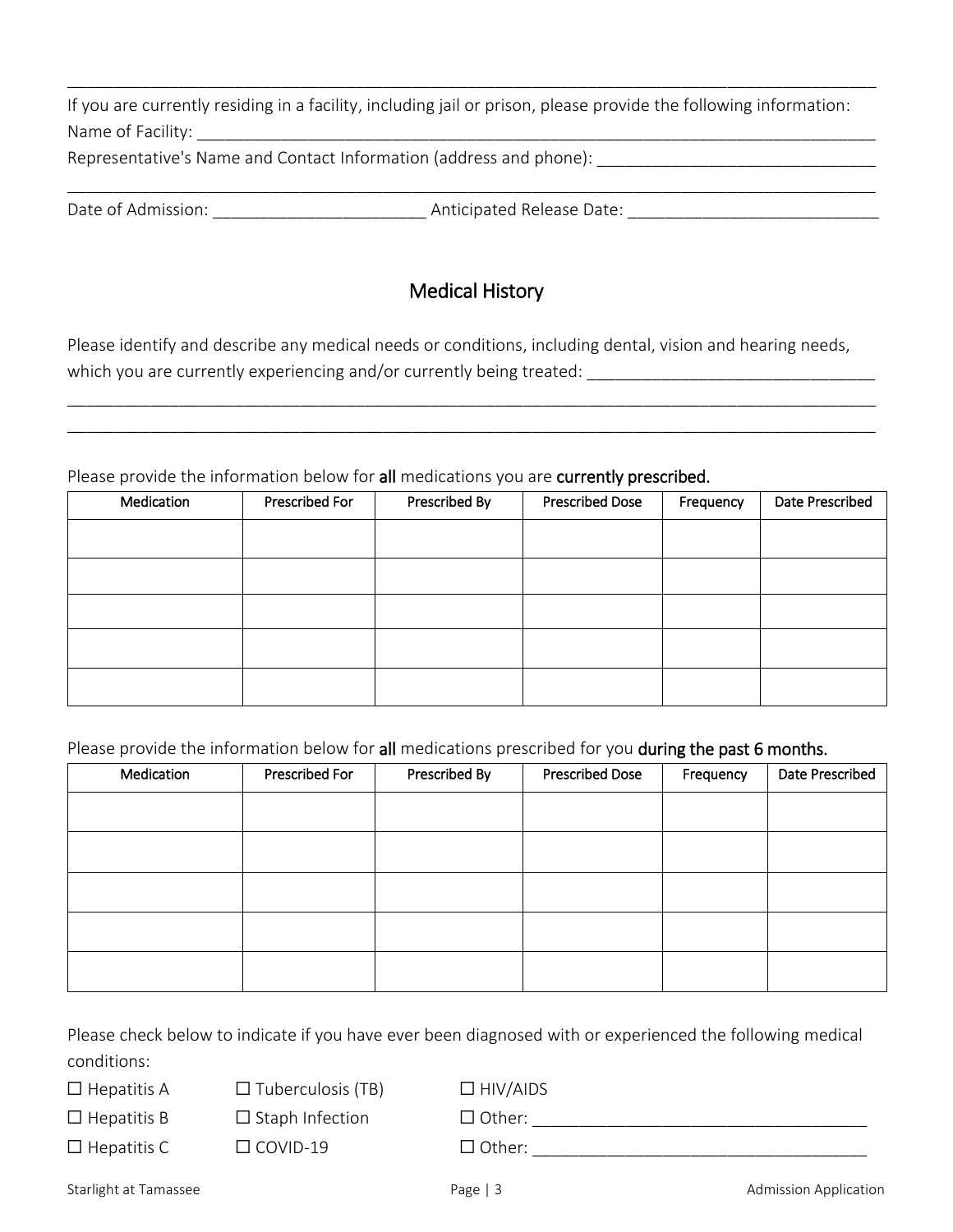Do you have any physical disabilities? ☐ Yes ☐ No If yes, please describe:\_\_\_\_\_\_\_\_\_\_\_\_\_\_\_\_\_\_\_\_\_\_\_\_\_\_\_

Please list any allergies (food, seasonal, medication, other): Do you require an EpiPen due to severe allergy?  $\Box$  Yes  $\Box$  No Are you currently pregnant? □ Yes □ No If yes, how many weeks? \_\_\_\_\_\_\_\_\_\_\_\_\_\_\_\_ Due Date: Are you currently receiving any prenatal care/services? □ Yes □ No If yes, please identify your OBGYN/prenatal care provider and contact information:

\_\_\_\_\_\_\_\_\_\_\_\_\_\_\_\_\_\_\_\_\_\_\_\_\_\_\_\_\_\_\_\_\_\_\_\_\_\_\_\_\_\_\_\_\_\_\_\_\_\_\_\_\_\_\_\_\_\_\_\_\_\_\_\_\_\_\_\_\_\_\_\_\_\_\_\_\_\_\_\_\_\_\_\_\_\_\_

\_\_\_\_\_\_\_\_\_\_\_\_\_\_\_\_\_\_\_\_\_\_\_\_\_\_\_\_\_\_\_\_\_\_\_\_\_\_\_\_\_\_\_\_\_\_\_\_\_\_\_\_\_\_\_\_\_\_\_\_\_\_\_\_\_\_\_\_\_\_\_\_\_\_\_\_\_\_\_\_\_\_\_\_\_\_\_

\_\_\_\_\_\_\_\_\_\_\_\_\_\_\_\_\_\_\_\_\_\_\_\_\_\_\_\_\_\_\_\_\_\_\_\_\_\_\_\_\_\_\_\_\_\_\_\_\_\_\_\_\_\_\_\_\_\_\_\_\_\_\_\_\_\_\_\_\_\_\_\_\_\_\_\_\_\_\_\_\_\_\_\_\_\_\_

Do you have any developmental disabilities? ☐ Yes ☐ No If yes, please describe: \_\_\_\_\_\_\_\_\_\_\_\_\_\_\_\_\_\_\_\_

Are you receiving services from the Department of Disabilities and Special Needs?  $\Box$  Yes  $\Box$  No

## Mental Health History

Please check if you are currently, or have ever been, diagnosed with the following mental health conditions.

| $\Box$ Anxiety Disorder                                                                                                  | $\Box$ Bipolar Disorder                  | $\Box$ Schizophrenia                      |
|--------------------------------------------------------------------------------------------------------------------------|------------------------------------------|-------------------------------------------|
| $\Box$ Post-Traumatic Stress Disorder                                                                                    | $\Box$ Borderline Personality Disorder   | $\square$ Intermittent Explosive Disorder |
| $\Box$ Obsessive-Compulsive Disorder                                                                                     | $\Box$ Dissociative Identity Disorder    | □ Conduct Disorder                        |
| $\Box$ Depressive Disorder                                                                                               | $\Box$ Anti-social Personality Disorder  | $\Box$ Eating Disorder                    |
|                                                                                                                          |                                          |                                           |
| Please describe any other emotional concerns you may be experiencing: ______________________________                     |                                          |                                           |
| Please check if you are currently, or have ever, received any of the following mental health services.                   |                                          |                                           |
| $\Box$ Case Management                                                                                                   | $\Box$ Mental Health Court               |                                           |
| $\Box$ Counseling/Therapy (outpatient setting)                                                                           | $\Box$ Mobile Crisis Unit                |                                           |
| $\Box$ Hospitalization (Emergency Room)                                                                                  | $\Box$ Inpatient Mental Health Treatment |                                           |
| $\Box$ Medication Management/Psychiatrist                                                                                |                                          |                                           |
| How many times have you been hospitalized in the past five years? _______ Please describe the nature of                  |                                          |                                           |
|                                                                                                                          |                                          |                                           |
| For any services received, please list the facility name, contact information for primary clinician or worker,           |                                          |                                           |
| Have you ever experienced suicidal thoughts? $\Box$ Yes $\Box$ No If yes, how often do you experience these<br>thoughts? |                                          |                                           |
| Have you ever attempted suicide? $\Box$ Yes $\Box$ No If yes, please describe (including method used):                   |                                          |                                           |

\_\_\_\_\_\_\_\_\_\_\_\_\_\_\_\_\_\_\_\_\_\_\_\_\_\_\_\_\_\_\_\_\_\_\_\_\_\_\_\_\_\_\_\_\_\_\_\_\_\_\_\_\_\_\_\_\_\_\_\_\_\_\_\_\_\_\_\_\_\_\_\_\_\_\_\_\_\_\_\_\_\_\_\_\_\_\_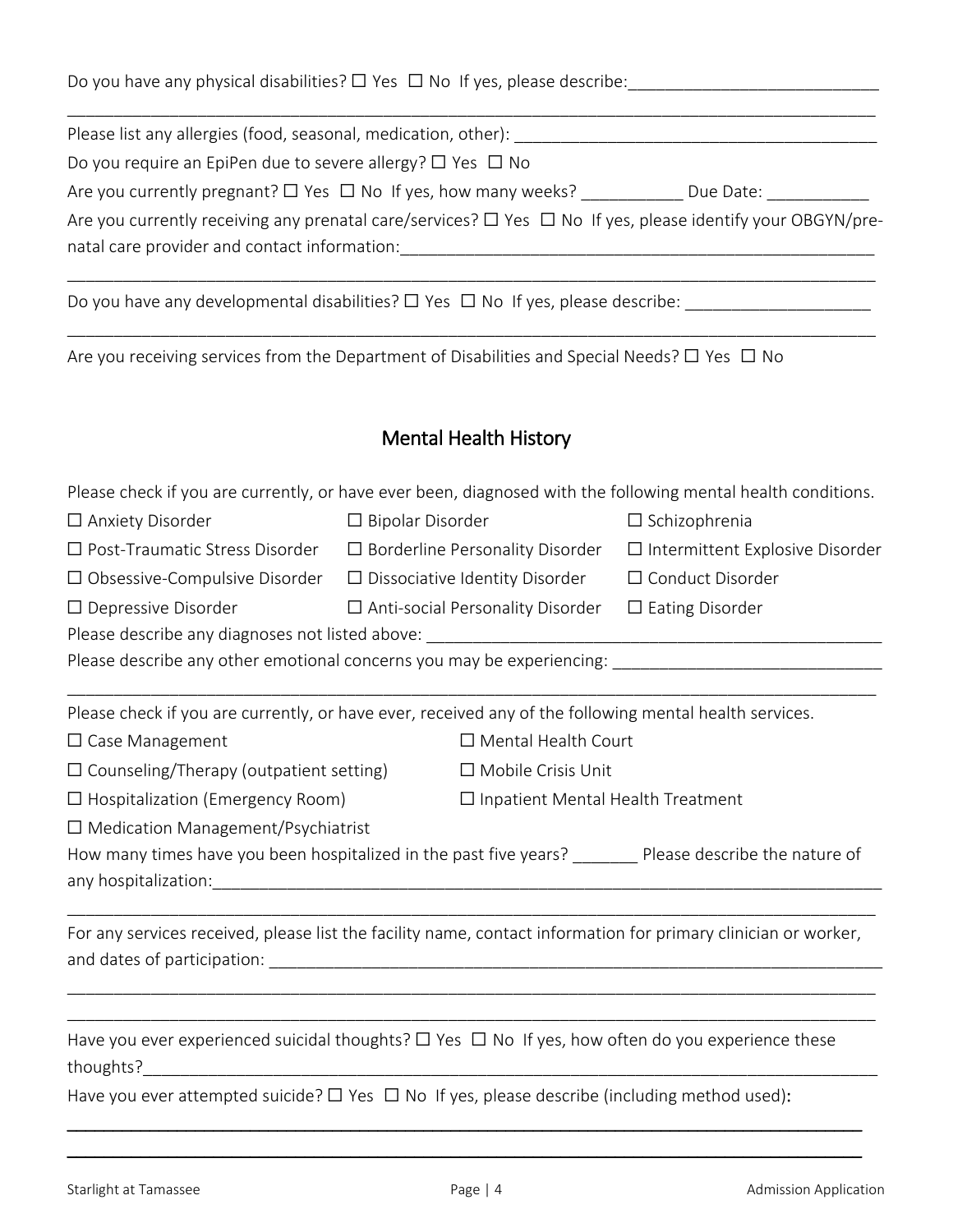Have you ever experienced homicidal thoughts?  $\Box$  Yes  $\Box$  No If yes, how often do you experience these thoughts? \_\_\_\_\_\_\_\_\_\_\_\_\_\_\_\_\_\_\_\_\_\_\_\_\_\_\_\_\_\_\_\_\_\_\_\_\_\_\_\_\_\_\_\_\_\_\_\_\_\_\_\_\_\_\_\_\_\_\_\_\_\_\_\_\_\_\_\_\_\_\_\_\_\_\_\_\_\_

\_\_\_\_\_\_\_\_\_\_\_\_\_\_\_\_\_\_\_\_\_\_\_\_\_\_\_\_\_\_\_\_\_\_\_\_\_\_\_\_\_\_\_\_\_\_\_\_\_\_\_\_\_\_\_\_\_\_\_\_\_\_\_\_\_\_\_\_\_\_\_\_\_\_\_\_\_\_\_\_\_\_\_\_\_\_\_ \_\_\_\_\_\_\_\_\_\_\_\_\_\_\_\_\_\_\_\_\_\_\_\_\_\_\_\_\_\_\_\_\_\_\_\_\_\_\_\_\_\_\_\_\_\_\_\_\_\_\_\_\_\_\_\_\_\_\_\_\_\_\_\_\_\_\_\_\_\_\_\_\_\_\_\_\_\_\_\_\_\_\_\_\_\_\_

\_\_\_\_\_\_\_\_\_\_\_\_\_\_\_\_\_\_\_\_\_\_\_\_\_\_\_\_\_\_\_\_\_\_\_\_\_\_\_\_\_\_\_\_\_\_\_\_\_\_\_\_\_\_\_\_\_\_\_\_\_\_\_\_\_\_\_\_\_\_\_\_\_\_\_\_\_\_\_\_\_\_\_\_\_\_\_

Have you ever acted upon homicidal thoughts?  $\Box$  Yes  $\Box$  No If yes, please describe:

| Does you have a family history of mental illness? $\Box$ Yes $\Box$ No If yes, please indicate the mental health |  |  |
|------------------------------------------------------------------------------------------------------------------|--|--|
| illness and the family member diagnosed:                                                                         |  |  |

# Substance Use History

## *Please note: Starlight at Tamassee is drug, alcohol, and nicotine free program. All non-prescribed substance use is prohibited. Random drug screening is an eligibility and residency requirement.*

| Substance               | How do      | Age      | How      | Amount | Your | Longest      | Examples include but are    |
|-------------------------|-------------|----------|----------|--------|------|--------------|-----------------------------|
| Categories              | you use it? | when     | often do | used?  | last | period       | not limited to:             |
|                         |             | started? | you use? |        | use? | without use? |                             |
| Nicotine                |             |          |          |        |      |              | Vape pens, e-cigs,          |
|                         |             |          |          |        |      |              | smokeless tobacco           |
| Caffeine                |             |          |          |        |      |              | Coffee, tea, soda, caffeine |
|                         |             |          |          |        |      |              | pills                       |
| Alcohol                 |             |          |          |        |      |              | Beer, wine, liquor, other   |
|                         |             |          |          |        |      |              | alcohol products            |
| Marijuana               |             |          |          |        |      |              | Pot, cannabis edibles,      |
|                         |             |          |          |        |      |              | CBD oil                     |
| Opiates                 |             |          |          |        |      |              | Pain pills (prescribed or   |
|                         |             |          |          |        |      |              | non-prescribed), heroin,    |
|                         |             |          |          |        |      |              | suboxone, methadone         |
| Hallucinogens           |             |          |          |        |      |              | LSD, ecstasy, ketamine,     |
|                         |             |          |          |        |      |              | PCP, salvia                 |
| <b>Other Stimulants</b> |             |          |          |        |      |              | Cocaine, amphetamines,      |
|                         |             |          |          |        |      |              | meth, crack, bath salts     |
| Inhalants (Huffing)     |             |          |          |        |      |              | Aerosols, gas, nitrites,    |
|                         |             |          |          |        |      |              | cleaning liquids, glue      |
| Sedatives/Hypnotics/    |             |          |          |        |      |              | Sleep medication, anxiety   |
| Anxiolytics             |             |          |          |        |      |              | medication                  |
| Other - please          |             |          |          |        |      |              | K2, Spice, Kratom,          |
| identify                |             |          |          |        |      |              | Steroids                    |

Please describe your substance use below.

Have you ever been enrolled in a substance use treatment program?  $\Box$  Yes  $\Box$  No If yes, please list the names of all program(s) in which you have participated and the dates attended:\_\_\_\_\_\_\_\_\_\_\_\_\_\_\_\_\_\_\_\_\_\_\_

\_\_\_\_\_\_\_\_\_\_\_\_\_\_\_\_\_\_\_\_\_\_\_\_\_\_\_\_\_\_\_\_\_\_\_\_\_\_\_\_\_\_\_\_\_\_\_\_\_\_\_\_\_\_\_\_\_\_\_\_\_\_\_\_\_\_\_\_\_\_\_\_\_\_\_\_\_\_\_\_\_\_\_\_\_\_\_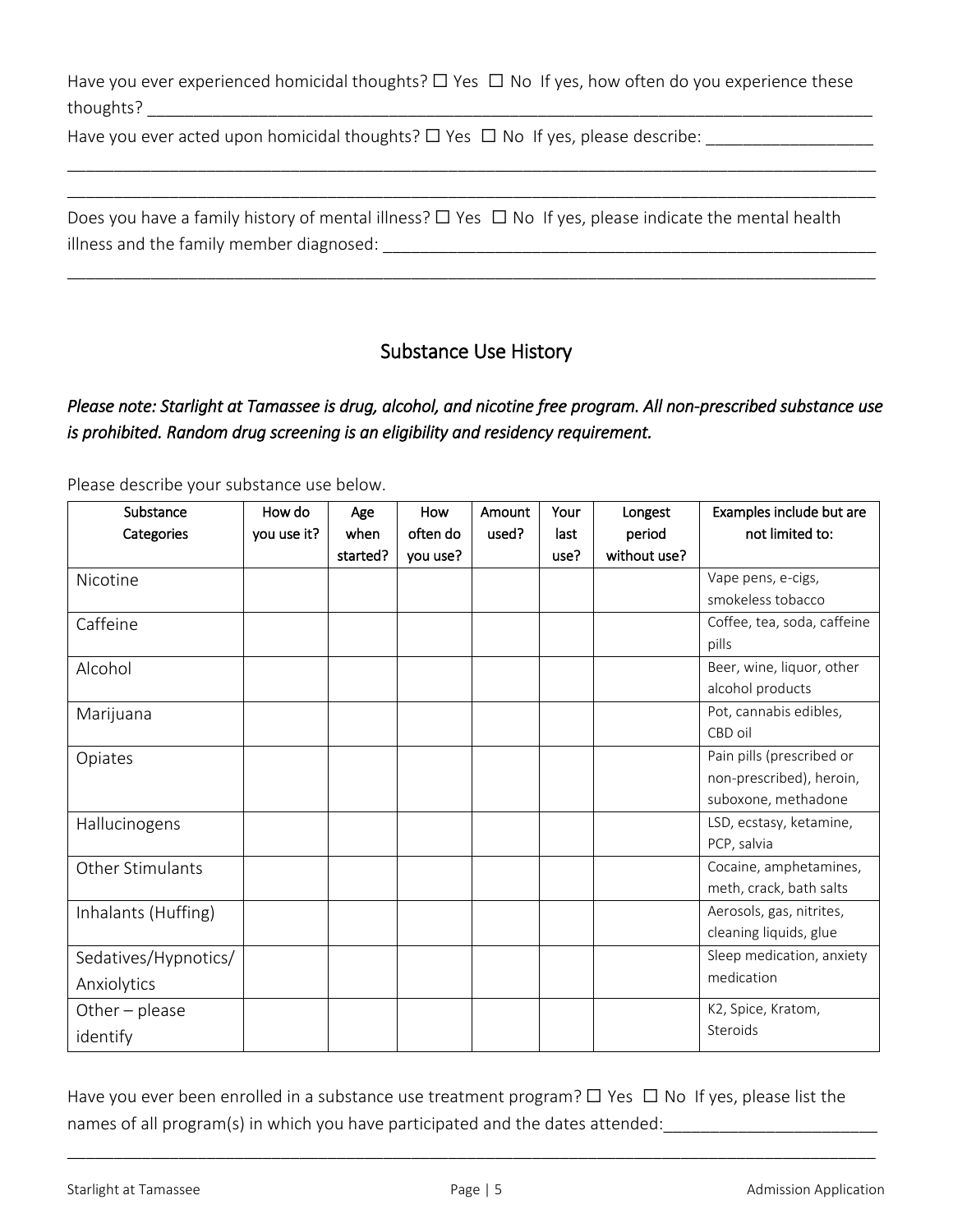Are you currently receiving MAT (*medication assisted treatment)* services? ☐ Yes ☐ No What was the outcome of the last substance use program attended?  $\Box$  Successful  $\Box$  Unsuccessful If unsuccessful completion, please explain:

\_\_\_\_\_\_\_\_\_\_\_\_\_\_\_\_\_\_\_\_\_\_\_\_\_\_\_\_\_\_\_\_\_\_\_\_\_\_\_\_\_\_\_\_\_\_\_\_\_\_\_\_\_\_\_\_\_\_\_\_\_\_\_\_\_\_\_\_\_\_\_\_\_\_\_\_\_\_\_\_\_\_\_\_\_\_

\_\_\_\_\_\_\_\_\_\_\_\_\_\_\_\_\_\_\_\_\_\_\_\_\_\_\_\_\_\_\_\_\_\_\_\_\_\_\_\_\_\_\_\_\_\_\_\_\_\_\_\_\_\_\_\_\_\_\_\_\_\_\_\_\_\_\_\_\_\_\_\_\_\_\_\_\_\_\_\_\_\_\_\_\_\_\_

\_\_\_\_\_\_\_\_\_\_\_\_\_\_\_\_\_\_\_\_\_\_\_\_\_\_\_\_\_\_\_\_\_\_\_\_\_\_\_\_\_\_\_\_\_\_\_\_\_\_\_\_\_\_\_\_\_\_\_\_\_\_\_\_\_\_\_\_\_\_\_\_\_\_\_\_\_\_\_\_\_\_\_\_\_\_\_

\_\_\_\_\_\_\_\_\_\_\_\_\_\_\_\_\_\_\_\_\_\_\_\_\_\_\_\_\_\_\_\_\_\_\_\_\_\_\_\_\_\_\_\_\_\_\_\_\_\_\_\_\_\_\_\_\_\_\_\_\_\_\_\_\_\_\_\_\_\_\_\_\_\_\_\_\_\_\_\_\_\_\_\_\_\_\_

Does anyone in your family have a history of substance use?  $\Box$  Yes  $\Box$  No If yes, please describe:

What substance(s) will be the most difficult for you to stop using? Do you have a desire to stop using all non-prescribed substances?  $\Box$  Yes  $\Box$  No Do you have any other type of addictions?  $\Box$  Yes  $\Box$  No If yes, please describe:

Have you ever overdosed? ☐ Yes ☐ No If yes, please describe: \_\_\_\_\_\_\_\_\_\_\_\_\_\_\_\_\_\_\_\_\_\_\_\_\_\_\_\_\_\_\_\_\_\_\_

## Violence / Abuse History

Please check either Yes or No if you have experienced any of the situations below.

Are you a survivor of domestic violence / physical abuse? As a child?  $\Box$  Yes  $\Box$  No As an adult?  $\Box$  Yes  $\Box$  No

Have you **perpetrated** domestic violence / physical abuse? As a child?  $\Box$  Yes  $\Box$  No As an adult?  $\Box$  Yes  $\Box$  No

Are you a survivor of sexual assault? As a child?  $\Box$  Yes  $\Box$  No As an adult?  $\Box$  Yes  $\Box$  No

Have you **perpetrated** sexual assault? As a child?  $\Box$  Yes  $\Box$  No As an adult?  $\Box$  Yes  $\Box$  No

Do you currently have any restraining orders against anyone?  $\Box$  Yes  $\Box$  No If yes, please describe:

Do you now, or have you ever, had a restraining order taken out against you? □ Yes □ No If yes, please describe: \_\_\_\_\_\_\_\_\_\_\_\_\_\_\_\_\_\_\_\_\_\_\_\_\_\_\_\_\_\_\_\_\_\_\_\_\_\_\_\_\_\_\_\_\_\_\_\_\_\_\_\_\_\_\_\_\_\_\_\_\_\_\_\_\_\_\_\_\_\_\_\_\_\_\_\_\_\_\_

\_\_\_\_\_\_\_\_\_\_\_\_\_\_\_\_\_\_\_\_\_\_\_\_\_\_\_\_\_\_\_\_\_\_\_\_\_\_\_\_\_\_\_\_\_\_\_\_\_\_\_\_\_\_\_\_\_\_\_\_\_\_\_\_\_\_\_\_\_\_\_\_\_\_\_\_\_\_\_\_\_\_\_\_\_\_\_

Does anyone in your family have a history of domestic violence?  $\Box$  Yes  $\Box$  No If yes, please describe:

\_\_\_\_\_\_\_\_\_\_\_\_\_\_\_\_\_\_\_\_\_\_\_\_\_\_\_\_\_\_\_\_\_\_\_\_\_\_\_\_\_\_\_\_\_\_\_\_\_\_\_\_\_\_\_\_\_\_\_\_\_\_\_\_\_\_\_\_\_\_\_\_\_\_\_\_\_\_\_\_\_\_\_\_\_\_\_

# Legal History

## *Please note: Background screening is part of the eligibility determination for Starlight at Tamassee.*

Do you have any pending charges (for which you still have to go to court)?  $\Box$  Yes  $\Box$  No If yes, please describe: \_\_\_\_\_\_\_\_\_\_\_\_\_\_\_\_\_\_\_\_\_\_\_\_\_\_\_\_\_\_\_\_\_\_\_\_\_\_\_\_\_\_\_\_\_\_\_\_\_\_\_\_\_\_\_\_\_\_\_\_\_\_\_\_\_\_\_\_\_\_\_\_\_\_\_\_\_\_\_

\_\_\_\_\_\_\_\_\_\_\_\_\_\_\_\_\_\_\_\_\_\_\_\_\_\_\_\_\_\_\_\_\_\_\_\_\_\_\_\_\_\_\_\_\_\_\_\_\_\_\_\_\_\_\_\_\_\_\_\_\_\_\_\_\_\_\_\_\_\_\_\_\_\_\_\_\_\_\_\_\_\_\_\_\_\_\_

\_\_\_\_\_\_\_\_\_\_\_\_\_\_\_\_\_\_\_\_\_\_\_\_\_\_\_\_\_\_\_\_\_\_\_\_\_\_\_\_\_\_\_\_\_\_\_\_\_\_\_\_\_\_\_\_\_\_\_\_\_\_\_\_\_\_\_\_\_\_\_\_\_\_\_\_\_\_\_\_\_\_\_\_\_\_\_

Have you ever been convicted of a felony?  $\Box$  Yes  $\Box$  No If yes, please describe: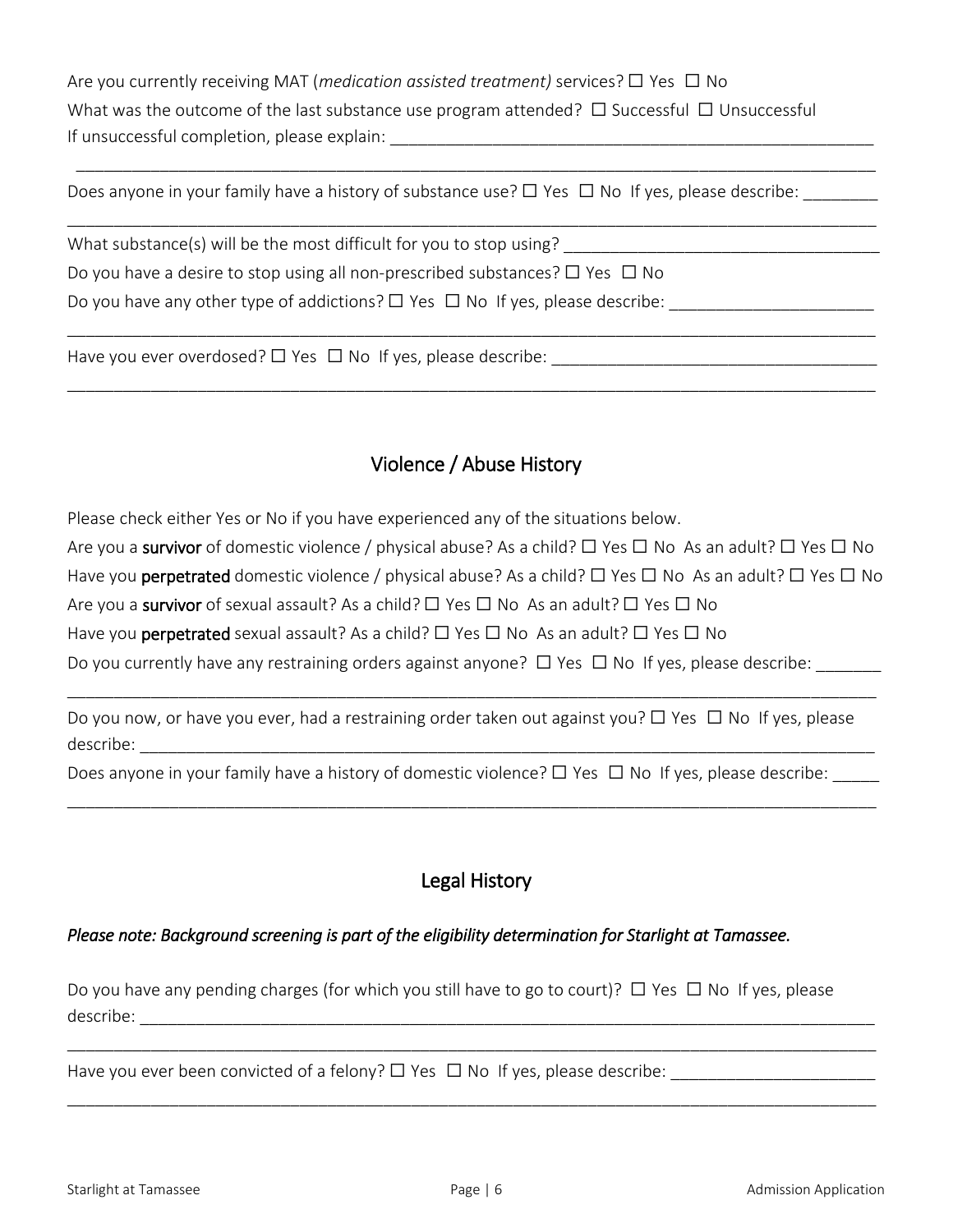Please list the 5 most recent convictions/charges:

| Date | County | Charge | Misdemeanor or Felony | Outcome/Sentencing |
|------|--------|--------|-----------------------|--------------------|
|      |        |        |                       |                    |
|      |        |        |                       |                    |
|      |        |        |                       |                    |
|      |        |        |                       |                    |
|      |        |        |                       |                    |

Are you currently involved with Probation and Parole services?  $\Box$  Yes  $\Box$  No If yes, please list for what charges, conditions, length of time yet to serve, and name and contact information (including county) of your agent:

Are you currently involved with the Child Welfare System (DSS)?  $\Box$  Yes  $\Box$  No If yes, please describe the circumstances and provide the name and contact information for your caseworker:

\_\_\_\_\_\_\_\_\_\_\_\_\_\_\_\_\_\_\_\_\_\_\_\_\_\_\_\_\_\_\_\_\_\_\_\_\_\_\_\_\_\_\_\_\_\_\_\_\_\_\_\_\_\_\_\_\_\_\_\_\_\_\_\_\_\_\_\_\_\_\_\_\_\_\_\_\_\_\_\_\_\_\_\_\_\_\_

\_\_\_\_\_\_\_\_\_\_\_\_\_\_\_\_\_\_\_\_\_\_\_\_\_\_\_\_\_\_\_\_\_\_\_\_\_\_\_\_\_\_\_\_\_\_\_\_\_\_\_\_\_\_\_\_\_\_\_\_\_\_\_\_\_\_\_\_\_\_\_\_\_\_\_\_\_\_\_\_\_\_\_\_\_\_\_ \_\_\_\_\_\_\_\_\_\_\_\_\_\_\_\_\_\_\_\_\_\_\_\_\_\_\_\_\_\_\_\_\_\_\_\_\_\_\_\_\_\_\_\_\_\_\_\_\_\_\_\_\_\_\_\_\_\_\_\_\_\_\_\_\_\_\_\_\_\_\_\_\_\_\_\_\_\_\_\_\_\_\_\_\_\_\_

\_\_\_\_\_\_\_\_\_\_\_\_\_\_\_\_\_\_\_\_\_\_\_\_\_\_\_\_\_\_\_\_\_\_\_\_\_\_\_\_\_\_\_\_\_\_\_\_\_\_\_\_\_\_\_\_\_\_\_\_\_\_\_\_\_\_\_\_\_\_\_\_\_\_\_\_\_\_\_\_\_\_\_\_\_\_\_

\_\_\_\_\_\_\_\_\_\_\_\_\_\_\_\_\_\_\_\_\_\_\_\_\_\_\_\_\_\_\_\_\_\_\_\_\_\_\_\_\_\_\_\_\_\_\_\_\_\_\_\_\_\_\_\_\_\_\_\_\_\_\_\_\_\_\_\_\_\_\_\_\_\_\_\_\_\_\_\_\_\_\_\_\_\_\_

Are you a registered sex offender?  $\Box$  Yes  $\Box$  No If yes, please describe:

Are you involved with any other kind of legal matters?  $\Box$  Yes  $\Box$  No If yes, please describe:

## Educational History

What is the highest grade you have completed?

Do you have a GED?  $\Box$  Yes  $\Box$  No If no, are you interested in obtaining a GED?  $\Box$  Yes  $\Box$  No Do you have any learning challenges or concerns?

What are your educational /career goals and interests?

## Employment History

\_\_\_\_\_\_\_\_\_\_\_\_\_\_\_\_\_\_\_\_\_\_\_\_\_\_\_\_\_\_\_\_\_\_\_\_\_\_\_\_\_\_\_\_\_\_\_\_\_\_\_\_\_\_\_\_\_\_\_\_\_\_\_\_\_\_\_\_\_\_\_\_\_\_\_\_\_\_\_\_\_\_\_\_\_\_\_

\_\_\_\_\_\_\_\_\_\_\_\_\_\_\_\_\_\_\_\_\_\_\_\_\_\_\_\_\_\_\_\_\_\_\_\_\_\_\_\_\_\_\_\_\_\_\_\_\_\_\_\_\_\_\_\_\_\_\_\_\_\_\_\_\_\_\_\_\_\_\_\_\_\_\_\_\_\_\_\_\_\_\_\_\_\_\_

Complete the information below for your last 3 employers. Please list the most current first.

| Job Type/Title | <b>Employer Name</b> | Wage per Hour | Dates Worked<br>Ex: 5/19-11/20 | Reason for Leaving |
|----------------|----------------------|---------------|--------------------------------|--------------------|
|                |                      |               | -                              |                    |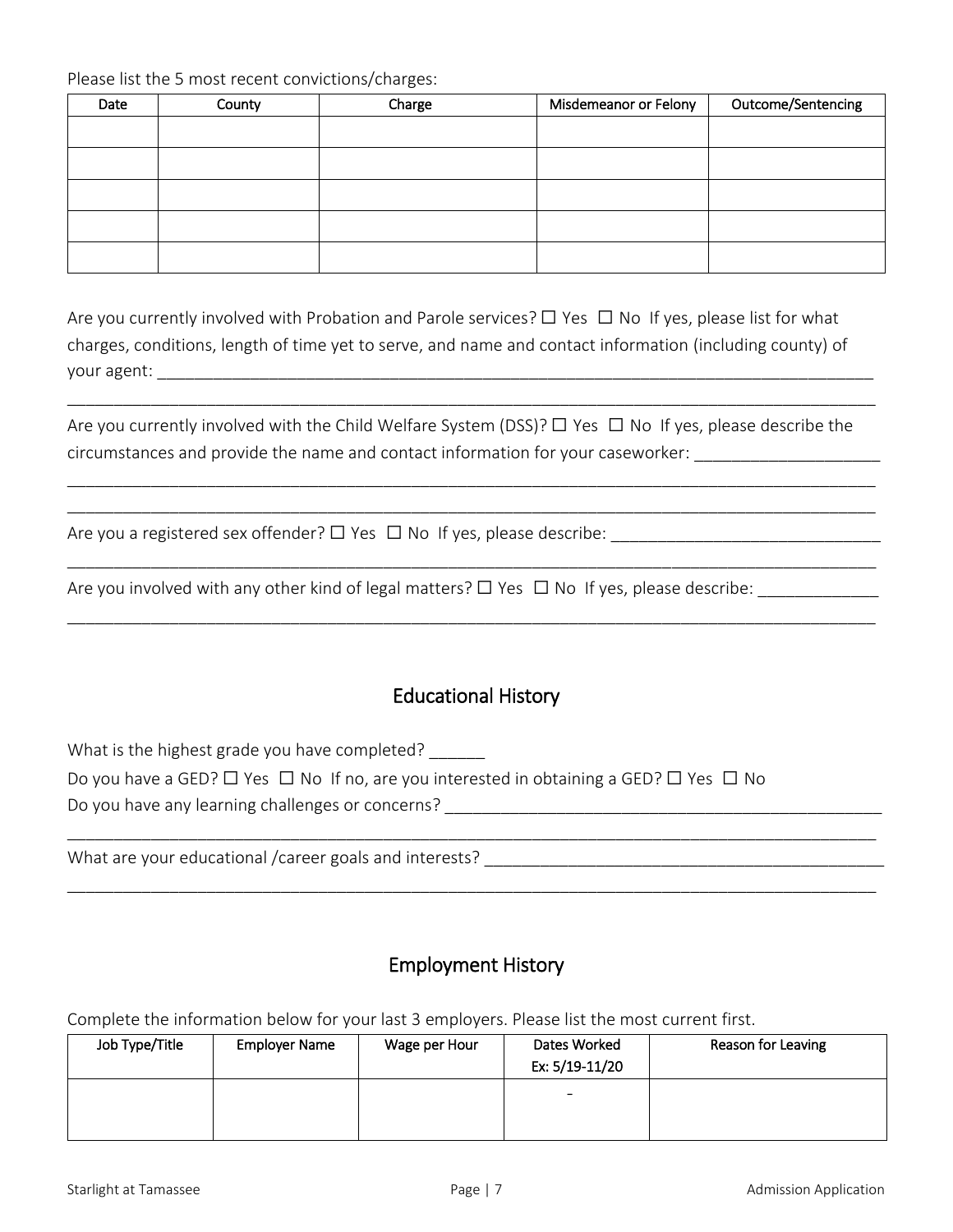Please check if you are able to perform the following tasks / jobs / actions.

- ☐ *Cooking*: cooking, baking, dishwashing ☐ *Clerical*: computer use, phones, filing
- ☐ *Laundry*: using washer/dryer, sorting, folding ☐ *Cashier*: balancing register, changing money
- ☐ *Cleaning*: mopping, vacuuming, dusting, trash removal ☐ *Shopping*: budgeting, grocery list, shopping
- ☐ *Yard Work*: mowing, weeding, raking ☐ *Other*: \_\_\_\_\_\_\_\_\_\_\_\_\_\_\_\_\_\_\_\_\_\_\_\_\_\_\_\_\_\_\_
- 
- 
- -

## Financial Information

*Please note: Starlight Moms are expected to contribute toward the cost of the program. Contributions are based on a sliding scale. No applicant will be denied access to the program due to a lack of funds. Starlight Moms are expected to apply for all benefits for which they may qualify.* 

## Insurance

| <b>Benefits</b>                                                                                           |                                                                              |                                                                                                              |  |  |
|-----------------------------------------------------------------------------------------------------------|------------------------------------------------------------------------------|--------------------------------------------------------------------------------------------------------------|--|--|
|                                                                                                           |                                                                              | Please check if you are currently receiving any of the following sources of income/benefits.                 |  |  |
| $\square$ WIC                                                                                             | $\square$ TANF                                                               | □ SSI (Supplemental Security Income)                                                                         |  |  |
|                                                                                                           |                                                                              | $\Box$ SNAP $\Box$ SC Voucher Program $\Box$ SSDI (Social Security Disability Income)                        |  |  |
|                                                                                                           |                                                                              |                                                                                                              |  |  |
| Income                                                                                                    |                                                                              |                                                                                                              |  |  |
|                                                                                                           | Do you currently have any income? $\Box$ Yes $\Box$ No                       |                                                                                                              |  |  |
|                                                                                                           | Please list your total monthly income (from all sources) \$                  |                                                                                                              |  |  |
|                                                                                                           | Do you currently have a checking or saving account? $\Box$ Yes $\Box$ No     |                                                                                                              |  |  |
|                                                                                                           |                                                                              | If yes, what is the balance? Checking Account: \$______________________Savings Account: \$__________________ |  |  |
|                                                                                                           | Please check if you receive any of the following forms of financial support. |                                                                                                              |  |  |
| $\Box$ Trust Fund                                                                                         |                                                                              | □ Disability □ □ Assistance from Family/Friends                                                              |  |  |
|                                                                                                           |                                                                              |                                                                                                              |  |  |
| Please identify anyone who will be providing you with financial support if you are admitted to Starlight: |                                                                              |                                                                                                              |  |  |

\_\_\_\_\_\_\_\_\_\_\_\_\_\_\_\_\_\_\_\_\_\_\_\_\_\_\_\_\_\_\_\_\_\_\_\_\_\_\_\_\_\_\_\_\_\_\_\_\_\_\_\_\_\_\_\_\_\_\_\_\_\_\_\_\_\_\_\_\_\_\_\_\_\_\_\_\_\_\_\_\_\_\_\_\_\_\_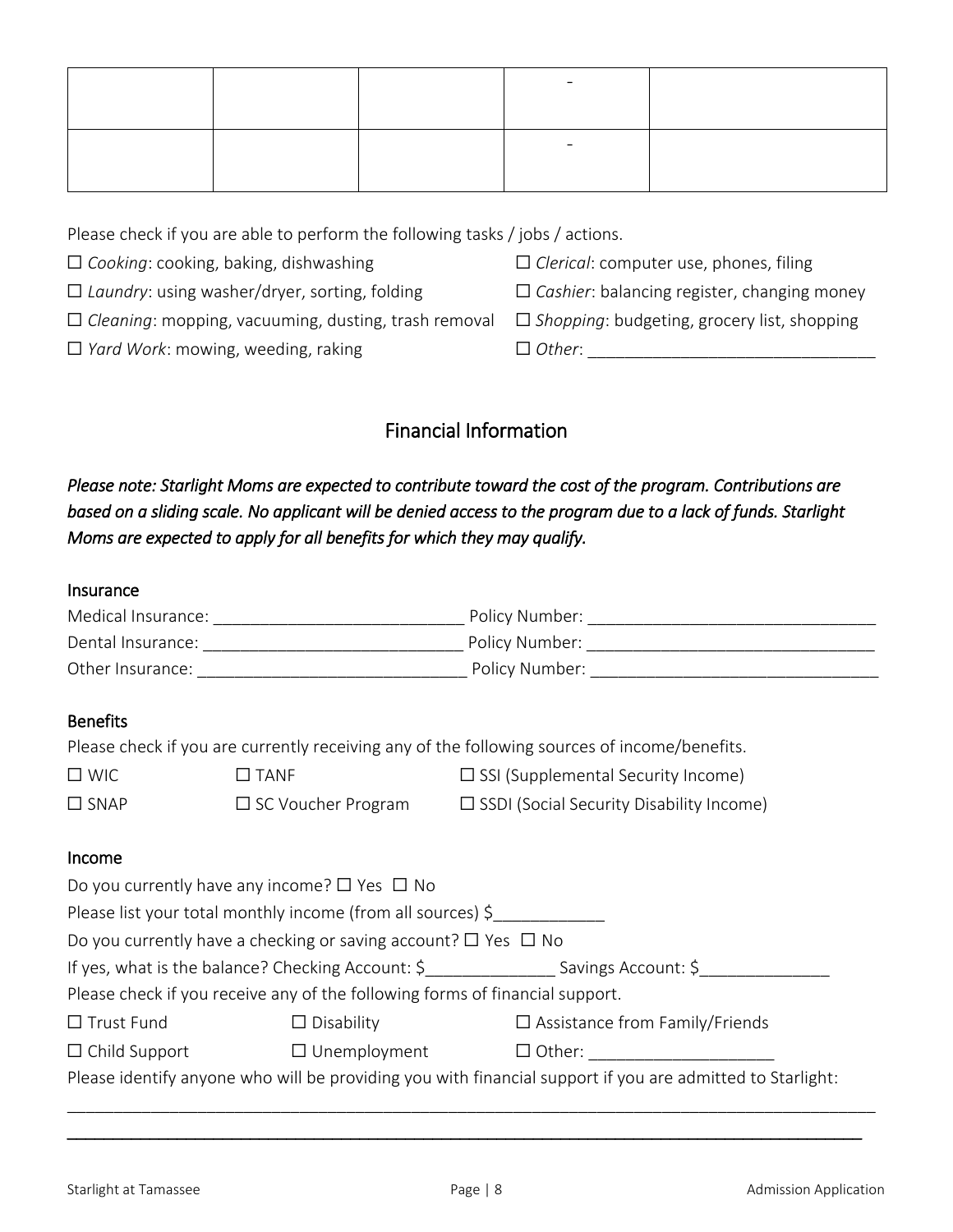## Expenses

Please check if you have any of the following monthly expenses and list the amount for those that apply.

| $\Box$ Child Support – Amount: \$                          | $\square$ Rent – Amount: \$               |  |  |  |
|------------------------------------------------------------|-------------------------------------------|--|--|--|
| $\Box$ Car Payment – Amount: \$                            | $\square$ Phone – Amount: \$              |  |  |  |
| $\square$ Restitution – Amount: \$                         | $\Box$ Probation/Parole Fees – Amount: \$ |  |  |  |
| $\Box$ Loan:<br>– Amount: \$                               | $\Box$ Other<br>– Amount: \$              |  |  |  |
| What are your total monthly expenses (from all sources) \$ |                                           |  |  |  |

## Spiritual History

*Please note: Starlight at Tamassee is a loving, grace-filled, faith-infused Christian community. Moms are not required to be Christians to be admitted into the program, nor are moms and children required to express a commitment to Christian faith while participating in the program. Starlight Families are expected to participate in various spiritual activities (including, but not limited to, times of prayer and meditation, Christ-centered curriculum and Bible studies, and chapel and worship service attendance).* 

\_\_\_\_\_\_\_\_\_\_\_\_\_\_\_\_\_\_\_\_\_\_\_\_\_\_\_\_\_\_\_\_\_\_\_\_\_\_\_\_\_\_\_\_\_\_\_\_\_\_\_\_\_\_\_\_\_\_\_\_\_\_\_\_\_\_\_\_\_\_\_\_\_\_\_\_\_\_\_\_\_\_\_\_\_\_\_ \_\_\_\_\_\_\_\_\_\_\_\_\_\_\_\_\_\_\_\_\_\_\_\_\_\_\_\_\_\_\_\_\_\_\_\_\_\_\_\_\_\_\_\_\_\_\_\_\_\_\_\_\_\_\_\_\_\_\_\_\_\_\_\_\_\_\_\_\_\_\_\_\_\_\_\_\_\_\_\_\_\_\_\_\_\_\_

\_\_\_\_\_\_\_\_\_\_\_\_\_\_\_\_\_\_\_\_\_\_\_\_\_\_\_\_\_\_\_\_\_\_\_\_\_\_\_\_\_\_\_\_\_\_\_\_\_\_\_\_\_\_\_\_\_\_\_\_\_\_\_\_\_\_\_\_\_\_\_\_\_\_\_\_\_\_\_\_\_\_\_\_\_\_\_ \_\_\_\_\_\_\_\_\_\_\_\_\_\_\_\_\_\_\_\_\_\_\_\_\_\_\_\_\_\_\_\_\_\_\_\_\_\_\_\_\_\_\_\_\_\_\_\_\_\_\_\_\_\_\_\_\_\_\_\_\_\_\_\_\_\_\_\_\_\_\_\_\_\_\_\_\_\_\_\_\_\_\_\_\_\_\_

Please describe your experiences with faith and spirituality in the home(s) you grew up in:

Please describe your experiences with spiritual leaders or authority figures:

Please list all religious and/or spiritual organizations you are now involved in or have been in the past:

\_\_\_\_\_\_\_\_\_\_\_\_\_\_\_\_\_\_\_\_\_\_\_\_\_\_\_\_\_\_\_\_\_\_\_\_\_\_\_\_\_\_\_\_\_\_\_\_\_\_\_\_\_\_\_\_\_\_\_\_\_\_\_\_\_\_\_\_\_\_\_\_\_\_\_\_\_\_\_\_\_\_\_\_\_\_\_ Please describe spiritual practices you have engaged in, past and present, and which are important to you: \_\_\_\_\_\_\_\_\_\_\_\_\_\_\_\_\_\_\_\_\_\_\_\_\_\_\_\_\_\_\_\_\_\_\_\_\_\_\_\_\_\_\_\_\_\_\_\_\_\_\_\_\_\_\_\_\_\_\_\_\_\_\_\_\_\_\_\_\_\_\_\_\_\_\_\_\_\_\_\_\_\_\_\_\_\_\_

\_\_\_\_\_\_\_\_\_\_\_\_\_\_\_\_\_\_\_\_\_\_\_\_\_\_\_\_\_\_\_\_\_\_\_\_\_\_\_\_\_\_\_\_\_\_\_\_\_\_\_\_\_\_\_\_\_\_\_\_\_\_\_\_\_\_\_\_\_\_\_\_\_\_\_\_\_\_\_\_\_\_\_\_\_\_\_

Is spiritual growth important to you?  $\Box$  Yes  $\Box$  No

## Relationship Status and Children

*Please note: Starlight Moms are not allowed to engage in romantic relationships or sexual activity on or off campus while in Starlight at Tamassee. Starlight admits children entering fourth grade and younger.* 

#### Partner Status

| What is your marital status? $\Box$ Single $\Box$ Married $\Box$ Separated $\Box$ Divorced $\Box$ Widowed |  |  |  |
|-----------------------------------------------------------------------------------------------------------|--|--|--|
| Are you currently involved in a romantic relationship? $\Box$ Yes $\Box$ No                               |  |  |  |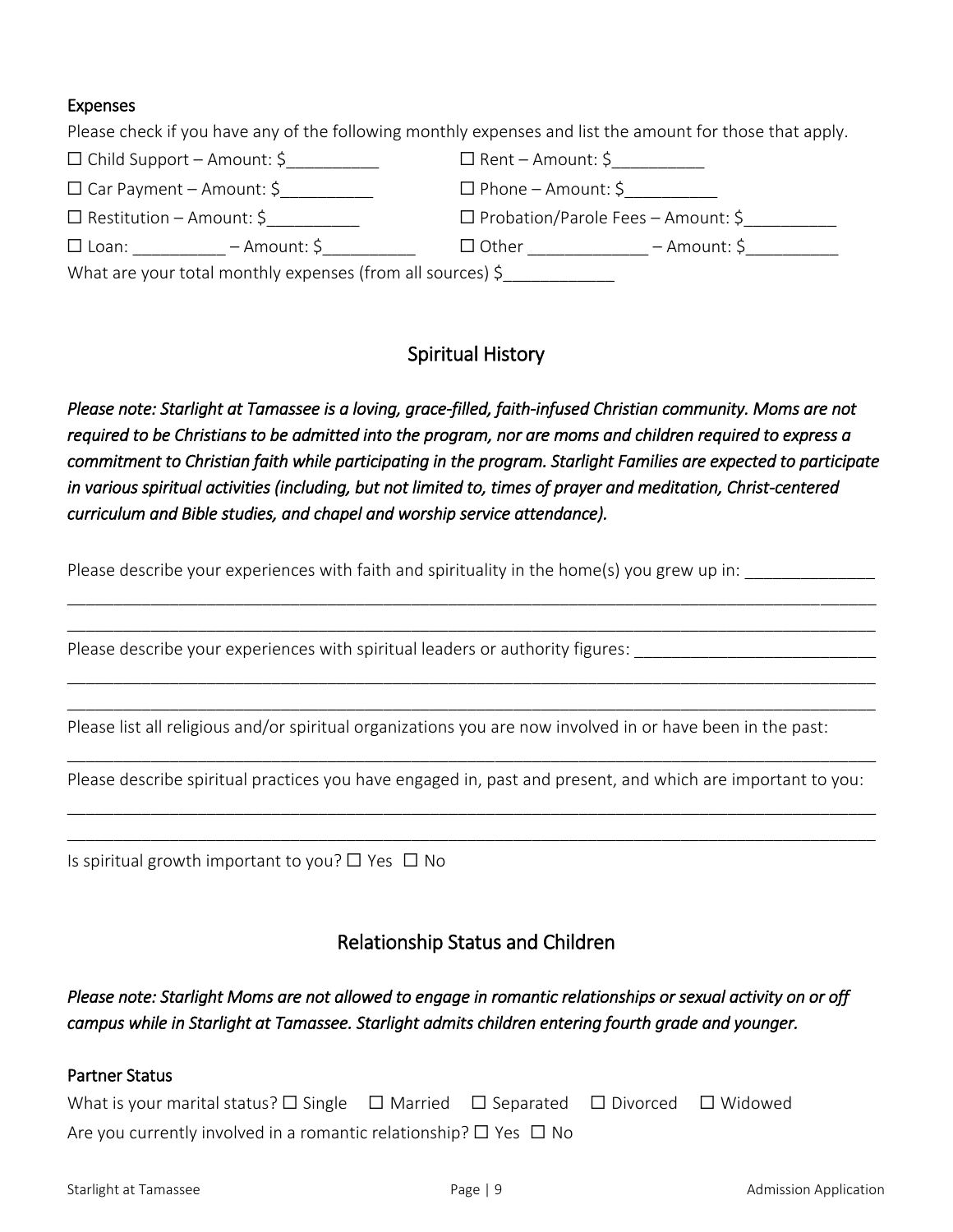How do you feel about the policy that Starlight Moms are to have no romantic relationships or sexual activity for the duration of the program? \_\_\_\_\_\_\_\_\_\_\_\_\_\_\_\_\_\_\_\_\_\_\_\_\_\_\_\_\_\_\_\_\_\_\_\_\_\_\_\_\_\_\_\_\_\_\_\_\_\_\_\_\_\_\_\_\_\_\_\_\_

| Children's Information |                                                                                                                         |                                                                                                                        |  |  |  |  |  |
|------------------------|-------------------------------------------------------------------------------------------------------------------------|------------------------------------------------------------------------------------------------------------------------|--|--|--|--|--|
|                        | How many children do you have? _______________How many children will come with you? _______________                     |                                                                                                                        |  |  |  |  |  |
|                        | Please answer the following questions about each of your children.                                                      |                                                                                                                        |  |  |  |  |  |
|                        |                                                                                                                         |                                                                                                                        |  |  |  |  |  |
|                        |                                                                                                                         |                                                                                                                        |  |  |  |  |  |
|                        | Do you communicate with your child's father? $\Box$ Yes $\Box$ No Is your child's father involved? $\Box$ Yes $\Box$ No |                                                                                                                        |  |  |  |  |  |
|                        |                                                                                                                         |                                                                                                                        |  |  |  |  |  |
|                        |                                                                                                                         |                                                                                                                        |  |  |  |  |  |
|                        |                                                                                                                         |                                                                                                                        |  |  |  |  |  |
|                        |                                                                                                                         |                                                                                                                        |  |  |  |  |  |
|                        | Has this child ever verbalized thoughts of hurting self or others? $\Box$ Yes $\Box$ No If yes, please describe:        | <u> 1989 - Johann John Stone, markin film yn y brening yn y brening yn y brening yn y brening yn y brening y breni</u> |  |  |  |  |  |
|                        |                                                                                                                         |                                                                                                                        |  |  |  |  |  |
|                        |                                                                                                                         |                                                                                                                        |  |  |  |  |  |
|                        | Do you communicate with your child's father? $\Box$ Yes $\Box$ No Is your child's father involved? $\Box$ Yes $\Box$ No |                                                                                                                        |  |  |  |  |  |
|                        |                                                                                                                         |                                                                                                                        |  |  |  |  |  |
|                        |                                                                                                                         |                                                                                                                        |  |  |  |  |  |
|                        |                                                                                                                         |                                                                                                                        |  |  |  |  |  |
|                        |                                                                                                                         |                                                                                                                        |  |  |  |  |  |
|                        | Has this child ever verbalized thoughts of hurting self or others? $\Box$ Yes $\Box$ No If yes, please describe:        | <u> 2000 - Jan James James Jan James James James James James James James James James James James James James Jam</u>   |  |  |  |  |  |
|                        |                                                                                                                         |                                                                                                                        |  |  |  |  |  |
|                        |                                                                                                                         |                                                                                                                        |  |  |  |  |  |
|                        | Do you communicate with your child's father? $\Box$ Yes $\Box$ No Is your child's father involved? $\Box$ Yes $\Box$ No |                                                                                                                        |  |  |  |  |  |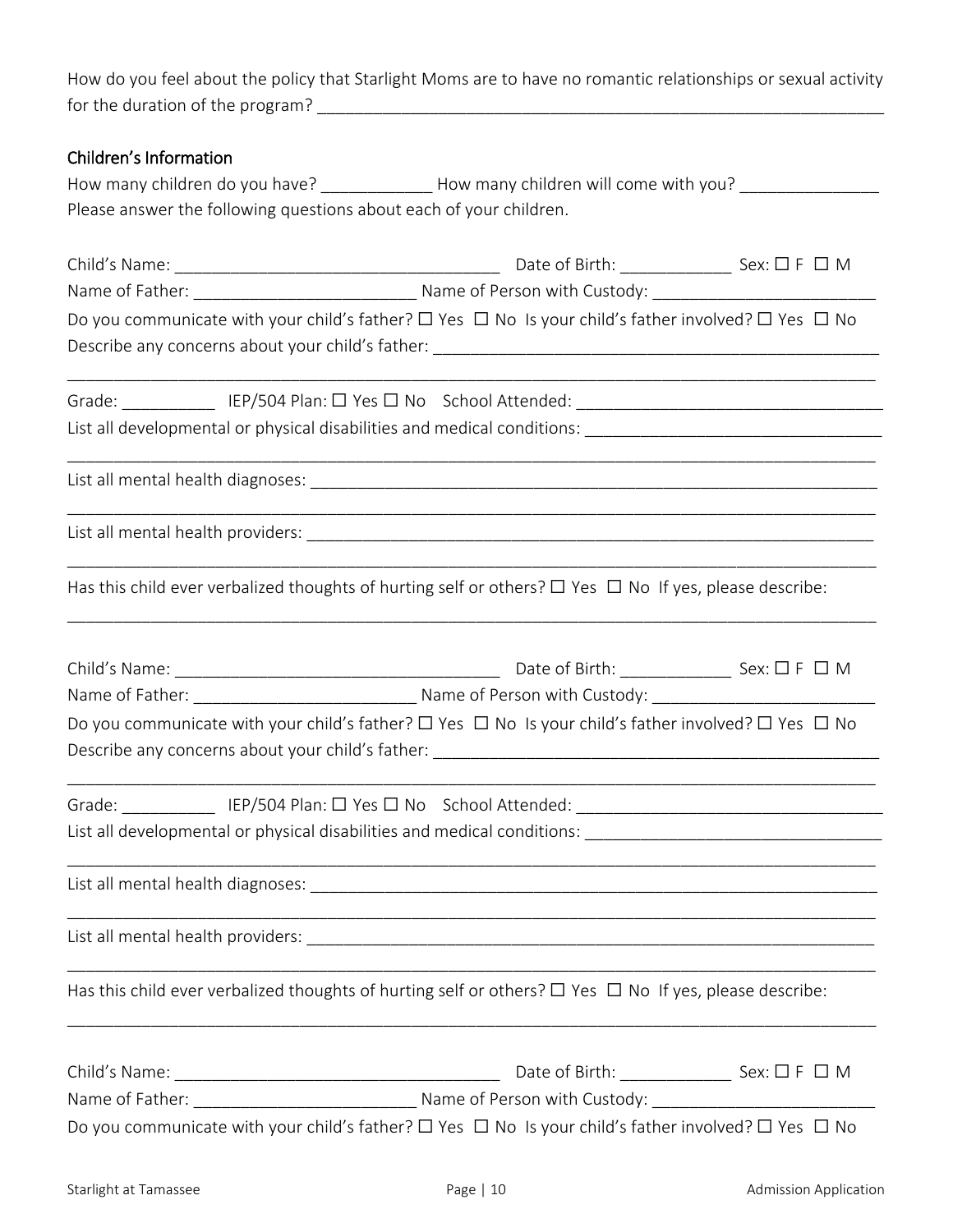|  | Has this child ever verbalized thoughts of hurting self or others? $\Box$ Yes $\Box$ No If yes, please describe:        |  |  |  |  |  |
|--|-------------------------------------------------------------------------------------------------------------------------|--|--|--|--|--|
|  |                                                                                                                         |  |  |  |  |  |
|  | Do you communicate with your child's father? $\Box$ Yes $\Box$ No Is your child's father involved? $\Box$ Yes $\Box$ No |  |  |  |  |  |
|  |                                                                                                                         |  |  |  |  |  |
|  |                                                                                                                         |  |  |  |  |  |
|  |                                                                                                                         |  |  |  |  |  |
|  | Has this child ever verbalized thoughts of hurting self or others? $\Box$ Yes $\Box$ No If yes, please describe:        |  |  |  |  |  |
|  | <b>Personal Goals</b>                                                                                                   |  |  |  |  |  |
|  |                                                                                                                         |  |  |  |  |  |
|  |                                                                                                                         |  |  |  |  |  |
|  | Describe how you feel about a two year commitment to Starlight at Tamassee: ________________________                    |  |  |  |  |  |
|  | What concerns do you have about living in a community setting or at Starlight at Tamassee overall:                      |  |  |  |  |  |